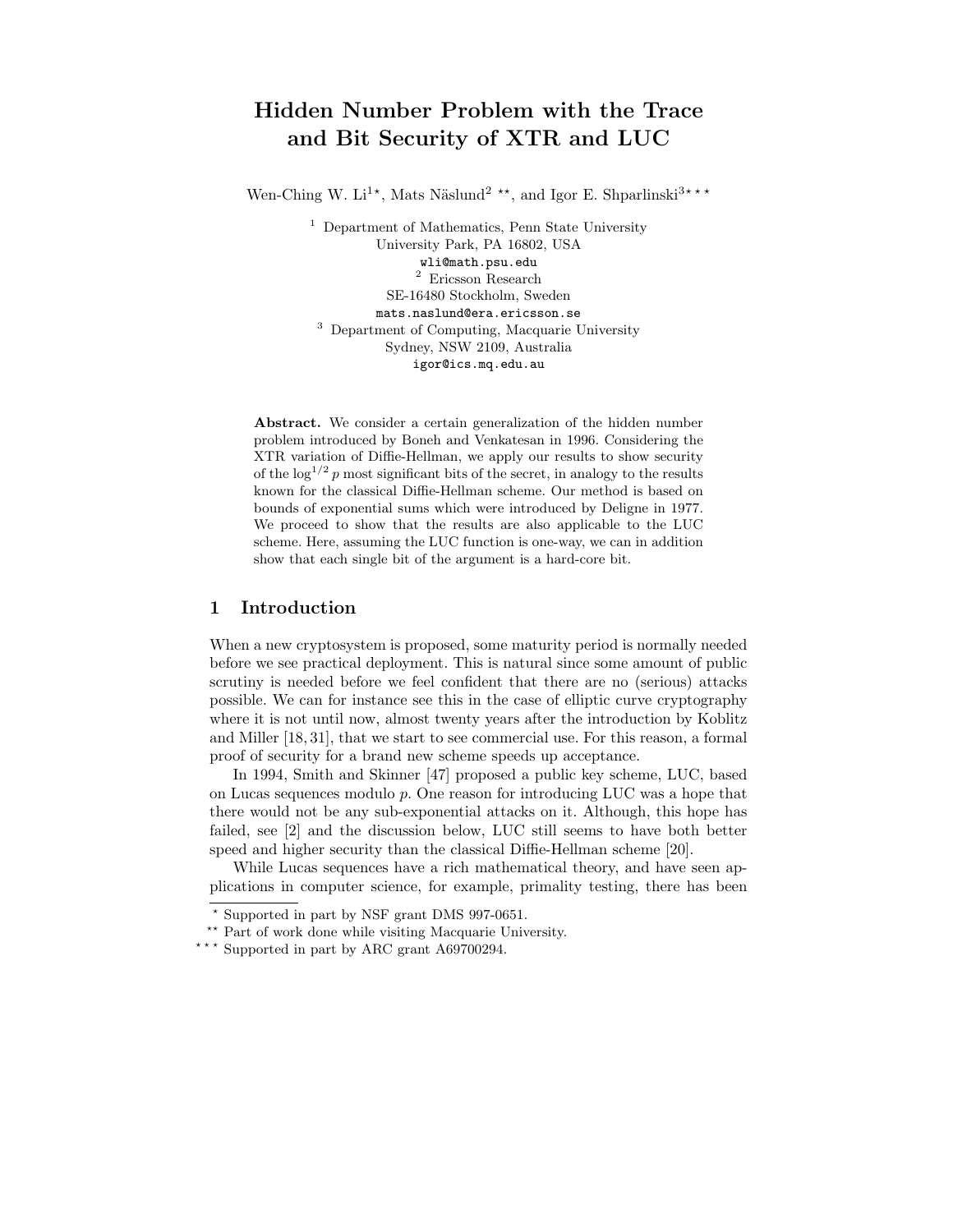no formal proof of security relative to for example, discrete logarithms. Indeed, shortly after publication, Bleichenbacher et al. showed in [2] that the very parameter settings that made LUC so efficient, also made it possible to reduce the security to discrete logarithms in  $\mathbb{F}_{p^2}$ , implying sub-exponential attacks. A natural question turns up: does LUC have other (worse) defects, not present in standard discrete logarithm based schemes?

One of the most recently proposed schemes is XTR, invented in 2000 by Lenstra and Verheul [23]. XTR can be thought of as a generalization of LUC to an extension field of degree six rather than two, and is based on initial ideas by Brouwer et al. [6]. The idea is to get a security against attackers corresponding to discrete logarithms in  $\mathbb{F}_{p^6}$  while the actual computation and messages exchanged are in  $\mathbb{F}_{p^2}$ . For XTR, a proof of security exists; breaking XTR is computationally equivalent to computing discrete logarithms in  $\mathbb{F}_{p^6}$ , see also [23].

Still, even if completely breaking the respective schemes (LUC, XTR) requires finite field discrete logarithm computation, it is not clear what other security properties these schemes have. For instance, one can ask the natural question on "partial breaking", for example, in terms of computing certain bits of the XTR/LUC-secrets (the "logarithms").

The perhaps most interesting application of XTR (and LUC) is the Diffie-Hellman (DH) analogues; the exchanged messages are small, and, according to the recent evaluation [20, 22] of the relative performance of various cryptosystems, XTR and LUC are the fastest non-elliptic curve schemes. Hence, it would be important to establish bit-security results for the DH version; given the exchanged DH messages, can certain parts or bits of the DH secret key be computed? For the conventional DH scheme over  $\mathbb{F}_p$ , such results were shown by Boneh and Venkatesan [4], as consequences of a generalization of the hidden number problem introduced in the same paper [4]: given polynomially many  $t_i$ and approximations to  $t_i\alpha \pmod{p}$ , recover  $\alpha$ . Their results roughly state that if one can compute all of the  $\lceil \log^{1/2} p \rceil$  most significant bits of the DH secret without errors, then the remaining bits can be found as well.

In fact, the original security proof of the Diffie-Hellman bits in [4] contained a slight gap, corrected in a later work by Shparlinski and González-Vasco [11]. That paper [11] is based on using bounds on certain exponential sums to establish approximate uniformity for some distributions over  $\mathbb{F}_p$ .

For XTR, Shparlinski [45] has recently extended the techniques to show security also for the XTR Diffie-Hellman secret. We here improve these results and also extend the techniques to LUC Diffie-Hellman. Our results follow from bounds on exponential sums, established using algebraic-geometric means.

For prime fields  $\mathbb{F}_p$ , or cyclic multiplicative groups of prime order, the security of all individual bits (except possibly the the least significant bits, depending on group order) of the discrete logarithms follows from the works [3, 13, 29, 38, 42], showing that computing any single bit with non-negligible advantage (over the trivial  $1/2$ ) implies polynomial time discrete logarithm computations. In this paper we show that the results can be carried over to LUC in a natural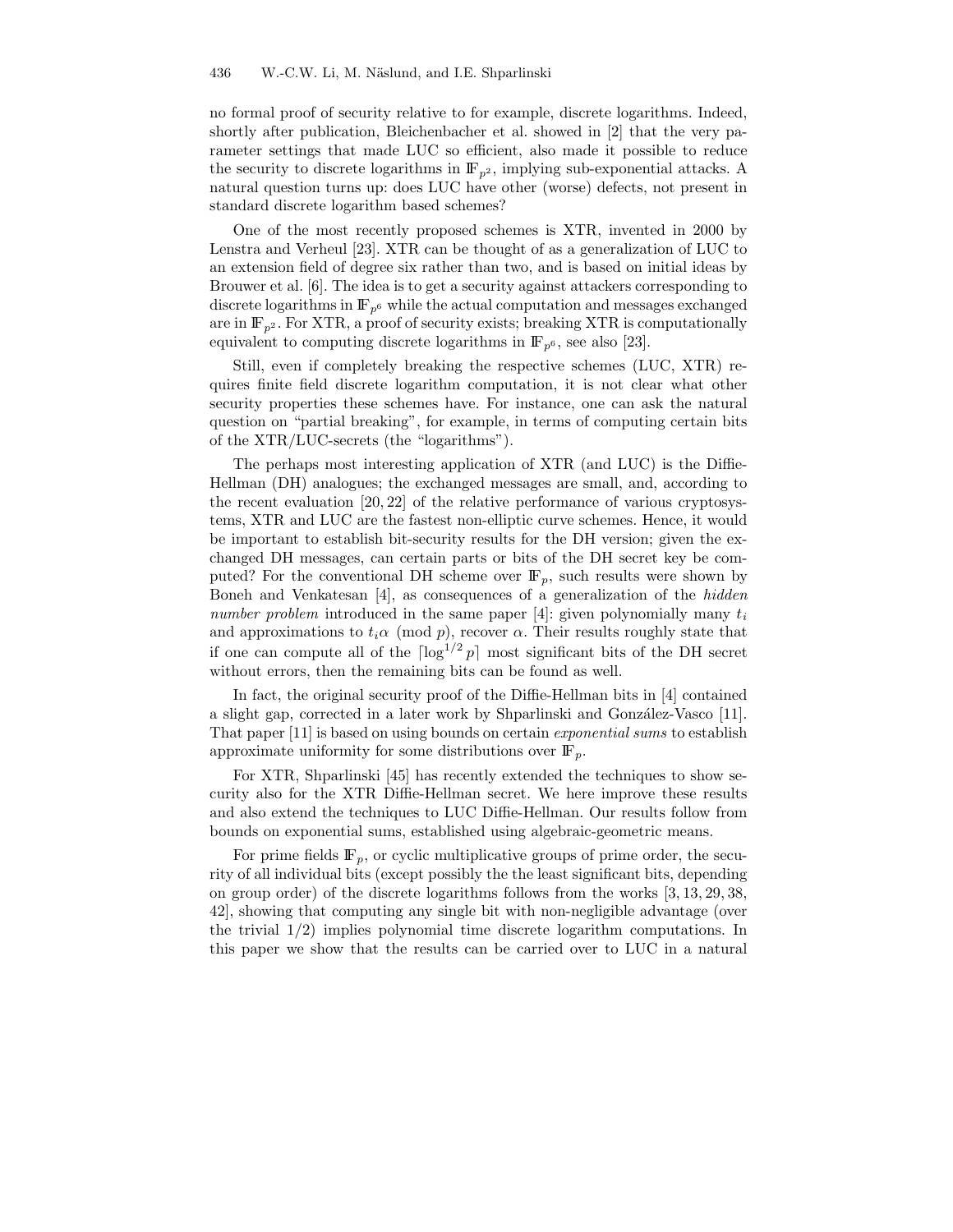way. Further, when the generator has even order, the predictability for the least significant bits also applies.

## 2 Preliminaries

#### 2.1 Notation

Let p be a prime. To ease notation, we write F for the prime field  $\mathbb{F}_p$ , and K for a degree m extension  $\mathbb{F}_{p^m}$  of F. As usual we assume that F is represented by  $\{0, \ldots, p-1\}$ . For integers s and  $r \geq 1$  denote by  $\lfloor s \rfloor_r$  the remainder of s on division by r. We also use  $\log z$  to denote the binary logarithm of  $z > 0$ . Let

$$
Tr(z) = Tr_{K/F}(z) = z + z^{p} + \ldots + z^{p^{m-1}}
$$

be the trace of  $z \in \mathbb{K}$  in F, see [28] for basics of the theory of finite fields.

For a prime p and  $k \geq 0$  we denote by  $\text{MSB}_{k,n}(x)$  any integer u such that

$$
\left| \lfloor x \rfloor_p - u \right| \le p/2^{k+1}.\tag{1}
$$

Roughly speaking  $MSB_{k,p}(x)$  gives k most significant bits of x, however this definition is more flexible and suits better our purposes. In particular, in (1), k need not be integer. Also, the notion of most significant bits is tailored to modular residues and does not match the usual definition for integers.

Throughout the paper the implied constants in symbols  $O'$  depend on m and occasionally, where obvious, may depend on the small positive parameter  $\delta$ ; they all are effective and can be explicitly evaluated.

We now give a short introduction to the XTR and LUC cryptosystem, as well as to the hidden number problem and its use of lattices. The reader familiar with these can proceed directly to Sect. 3.

#### 2.2 The XTR and LUC Cryptosystems

Below, we concentrate only on the details relevant to this work.

Let  $m = 2$  so that  $\mathbb{K} = \mathbb{F}_{p^2}$  and let  $\text{Tr}_{\mathbb{K}/\mathbb{F}}(u) = \text{Tr}(u)$  as above. Let  $g \in \mathbb{K}$  be a root of an irreducible quadratic polynomial  $f(X) = X^2 - PX + 1 \in \mathbb{F}_p[X]$ , thus  $P^2 - 4$  is a quadratic non-residue of  $\mathbb{F}_p$ . It is easy to show that such elements exist. For example, for any root  $\vartheta \in K$  of an arbitrary irreducible quadratic polynomial over  $\mathbb{F}$ ,  $g = \vartheta^{p-1}$  is such an element. Note also that f above is the characteristic polynomial of the recurrence  $V_n(P) \equiv PV_{n-1}(P) - V_{n-2}(P)$ (mod p),  $V_0 = 2, V_1 = P$ , and that  $V_n(P) = Tr(g^n)$ .

In the LUC variant of Diffie–Hellman (known as LUCDIF) the communicating parties exchange  $\text{Tr}(g^x)$  and  $\text{Tr}(g^y)$  (that is,  $V_x(P)$  and  $V_y(P)$ ), then, using  $V_{xy}(P) = V_x(V_y(P)) = V_y(V_x(P))$ , compute the common secret Tr $(g^{xy})$ . For details refer to [2, 47].

XTR can be thought of as a generalization of LUC and has been introduced by Lenstra and Verheul, see [6, 23–25, 43, 48] for basic properties and ideas behind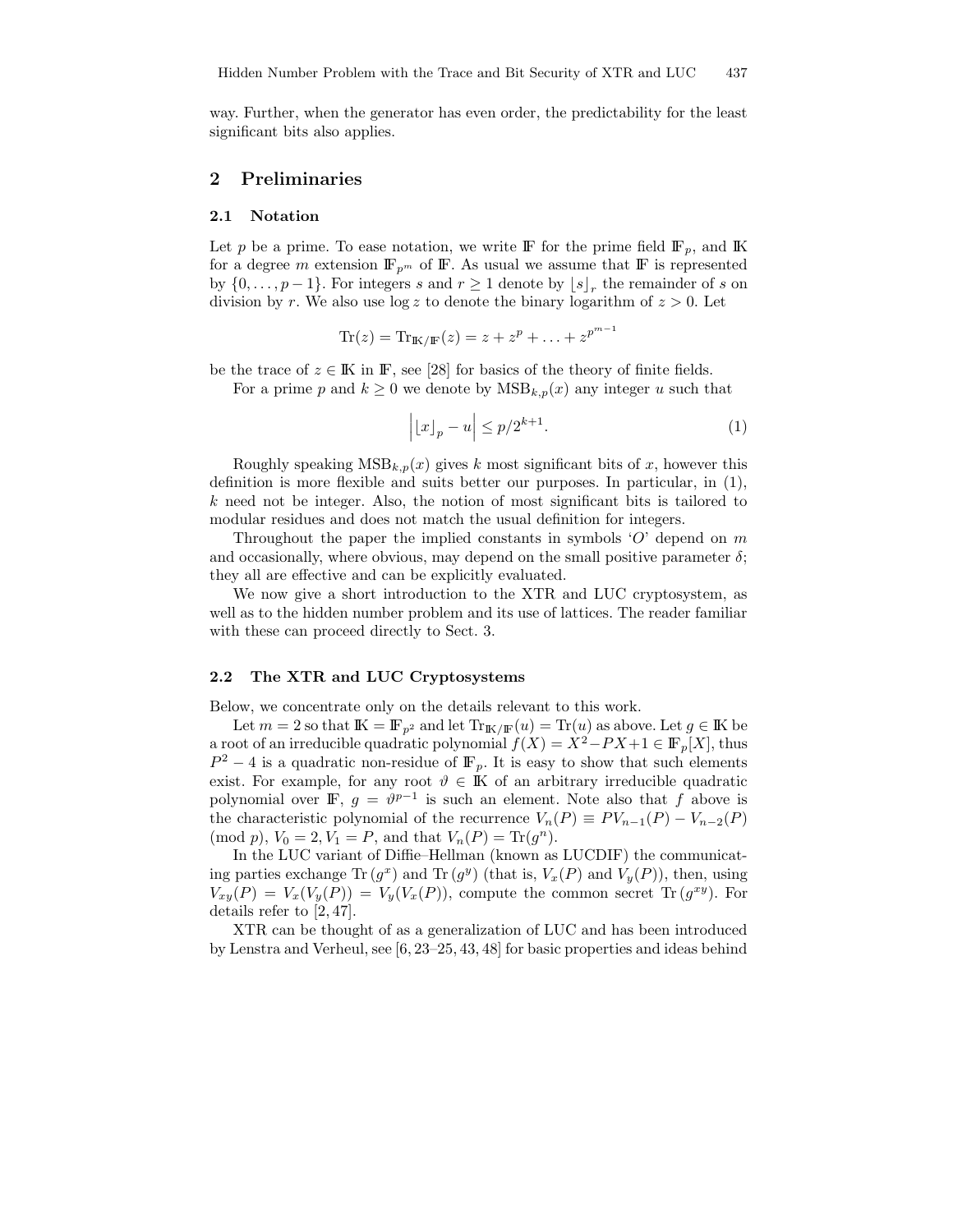XTR. Let  $m = 6$  so that  $\mathbb{K} = \mathbb{F}_{p^6}$ . We also consider the field  $\mathbb{L} = \mathbb{F}_{p^2}$ , thus we have a tower of extensions  $\mathbb{F} \subseteq \mathbb{L} \subseteq \mathbb{K}$ . Accordingly, we denote by  $\text{Tr}_{\mathbb{K}/\mathbb{L}}(u)$ and  $\text{Tr}_{\mathbb{L}/\mathbb{F}}(v)$  the trace of  $u \in \mathbb{K}$  in  $\mathbb{L}$  and the trace of  $v \in \mathbb{L}$  in  $\mathbb{F}$ . In particular,  $\mathrm{Tr}_{\mathbb{L}/\mathbb{F}}\left(\mathrm{Tr}_{\mathbb{K}/\mathbb{L}}(u)\right)=\mathrm{Tr}(u)$  for  $u\in\mathbb{K}$ .

The idea of XTR is based on the observation that for some specially selected element  $g \in \mathbb{K}^*$ , the XTR generator, of prime order  $l > 3$  such that  $l/p^2 - p + 1$ , one can also here efficiently compute  $\text{Tr}_{\mathbb{K}/\mathbb{L}}(g^{xy})$  from the values of x and  $\text{Tr}_{\mathbb{K}/\mathbb{L}}(g^y)$  (alternatively from y and  $\text{Tr}_{\mathbb{K}/\mathbb{L}}(g^x)$ ). This reduces the size of the Diffie-Hellman messages to exchange (namely,  $\text{Tr}_{\mathbb{K}/\mathbb{L}}(g^x)$  and  $\text{Tr}_{\mathbb{K}/\mathbb{L}}(g^y)$  rather than  $g^x$  and  $g^y$ ) to create a common key  $\text{Tr}_{\mathbb{K}/\mathbb{L}}(g^{xy})$ .

#### 2.3 The Hidden Number Problem

We shall be interested in a variant of the *hidden number problem* introduced by Boneh and Venkatesan [4, 5]. The problem can be stated as follows: recover an unknown  $\alpha \in \mathbb{F}$ , given approximations to  $\lfloor \alpha t \rfloor_p$  for polynomially many known random  $t \in \mathbb{F}$ .

Let  $\mathcal G$  be a subgroup of the multiplicative group  $\mathbb K^*$ . Motivated by the application of bit security for XTR and LUC, we consider the following question: recover  $\alpha \in \mathbb{K}$ , given approximations of Tr( $\alpha t$ ) for polynomially many known random  $t \in \mathcal{G}$ . Then we apply our results to obtain a statement about the bit security of the XTR and LUC cryptosystems.

For the general hidden number problem, it has turned out that for many applications (as we shall see, including the one at hand) the condition that  $t$ is selected uniformly at random is too restrictive. Examples include the earlier bit security results for the Diffie-Hellman, Shamir, and several other cryptosystems [11, 12] and rigorous results on attacks (following the heuristic arguments of  $[14, 32]$  on the DSA(-like) signature schemes  $[9, 33, 34]$ .

The aforementioned papers [9, 11, 12, 33, 34] have exploited that the method of  $[4]$  can be adjusted to the case when t is selected from a sequence which has some uniformity of distribution property. Thus, a central ingredient is bounds on exponential sums; a natural tool to establish such properties.

#### 2.4 Bounds on Exponential Sums

The case when t is selected from a small subgroup of  $\mathbb{F}^*$  was studied in [11] to generalize (and correct) the results of [4] on the bit security of the Diffie-Hellman key in  $\mathbb{F}_p$ . The results of [11] are based on bounds of exponential sums with elements of subgroups of  $\mathbb{F}^*$ , namely on Theorems 3.4, 5.5 of [19].

Unfortunately, analogues of the bounds of exponential sums of Theorems 3.4, 5.5 of [19] are not known for non-prime fields. However, in [45] an alternative method of [44] has been used, which applies to very small subgroups  $G$  and is based on bounds of [7, 10] for the number of solutions of certain equations in finite fields. Unfortunately it produces much weaker results.

It is remarked in [45] that for subgroups G of cardinality  $|\mathcal{G}| \geq p^{m/2+\delta}$ , with any fixed  $\delta > 0$ , the bound of exponential sums given by Theorem 8.78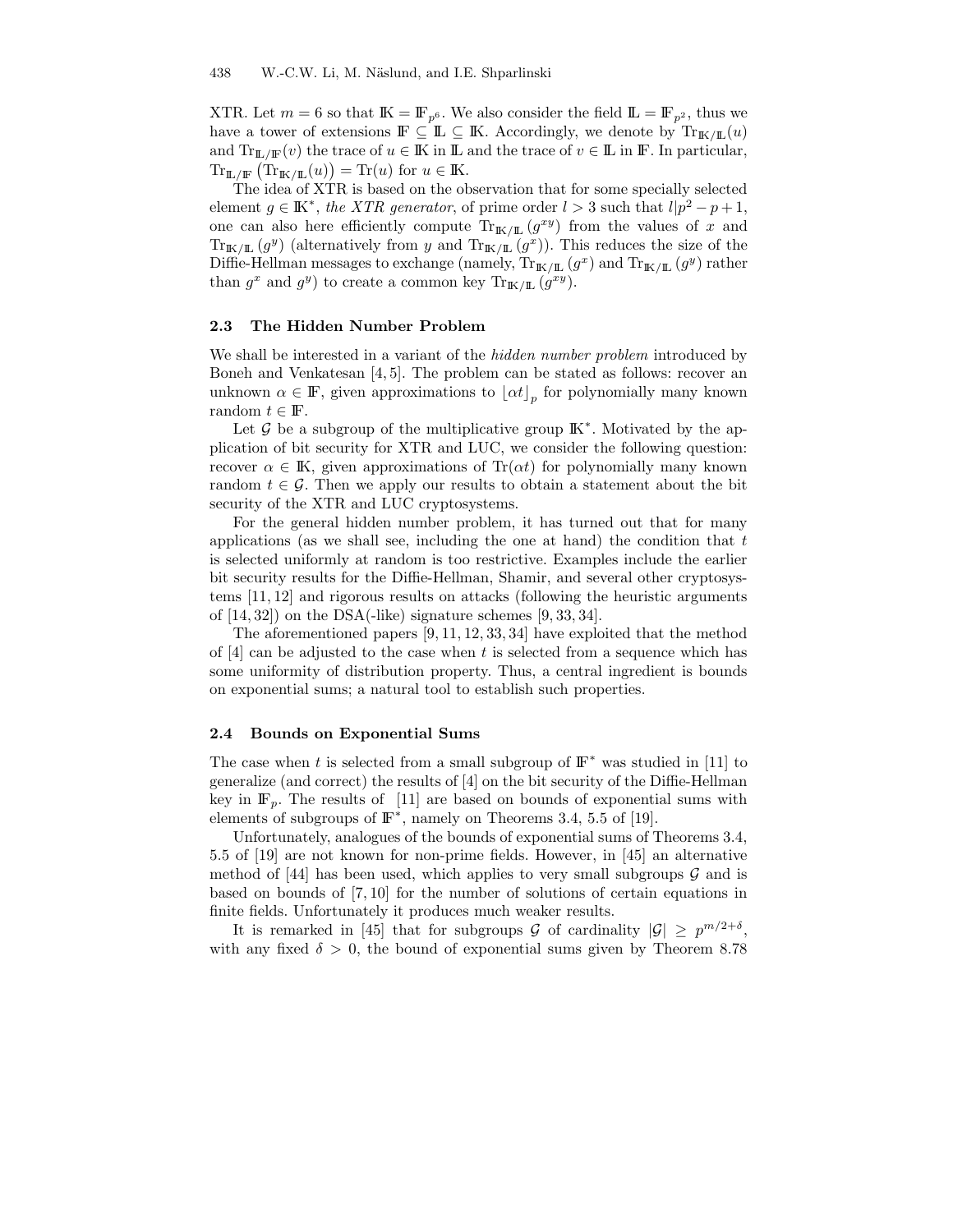in [28] combined with Theorem 8.24 of the same work (see also (3.15) in [19]) can be used. These bounds would provide analogues of the results [4, 11] but, unfortunately, the subgroups  $\mathcal G$  associated with XTR and LUC fall below this square-root threshold.

Nevertheless, thanks to the special property of these subgroup, we show in Sect. 3 how one can use an approach from [8], developed in [26, 27], to apply the exponential sum technique to studying the subgroups related to XTR and LUC. We get a substantial improvement to the results of [45] on the bit-security for XTR (from  $\alpha n$  bits for a constant  $0 < \alpha < 1$ , to  $\log^{1/2} n$  bits), and a new equally strong result for LUC.

#### 2.5 Lattices

As in [4, 5], our results related to the hidden number problem rely on rounding techniques in lattices. We review a few related results and definitions. Let  ${\bf \{b}}_1, \ldots, {\bf b}_s\}$  be a set of linearly independent vectors in  $\mathbb{R}^s$ . The set

$$
L = \{ \mathbf{z} : \mathbf{z} = c_1 \mathbf{b}_1 + \ldots + c_s \mathbf{b}_s, \quad c_1, \ldots, c_s \in \mathbb{Z} \}
$$

is called an *s*-dimensional full rank lattice with basis  ${\bf b}_1, \ldots, {\bf b}_s$ . For a vector u, let  $\|u\|$  denote its *Euclidean norm*.

It has been remarked in [30], and then in [35, 36] that the following statement holds, which is somewhat stronger than that usually used in the literature. It follows from the lattice basis reduction algorithm of [21] and results of [41, 15].

Lemma 1. There exists a deterministic polynomial time algorithm which, for a given s-dimensional full rank lattice L and  $\mathbf{r} \in \mathbb{R}^s$ , finds  $\mathbf{v} \in L$  with

$$
\|\mathbf{v} - \mathbf{r}\| \le \exp\left(O\left(\frac{s\log^2\log s}{\log s}\right)\right) \min\left\{\|\mathbf{z} - \mathbf{r}\|, \quad \mathbf{z} \in L\right\}.
$$

## 3 Distribution of Trace

First, we need the following result which, as mentioned, is essentially Theorem 8.78 of [28] (combined with Theorem 8.24 of the same work) or the bound (3.15) of [19]. Let  $\mathcal G$  be a subgroup of  $\mathbb K = \mathbb F_{p^m}$ .

**Lemma 2.** For any  $\gamma \in \mathbb{K}^*$ , we have

$$
\left| \sum_{t \in \mathcal{G}} \exp\left(2\pi i \text{Tr}\left(\gamma t\right)/p\right) \right| \leq p^{m/2}.
$$

Lemma 2 is nontrivial when  $|\mathcal{G}| \geq p^{m/2+\delta}$ . Much less is known when  $\mathcal G$  has size less than  $p^{m/2}$ . For prime finite fields,  $m = 1$ , Theorems 3.4, 5.5 of [19] provide a nontrivial upper bound for  $|\mathcal{G}| \geq p^{1/3+\delta}$  for all primes p and for  $|\mathcal{G}| \geq p^{\delta}$ for almost all primes  $p$ , respectively, which underlies the result of [11]. However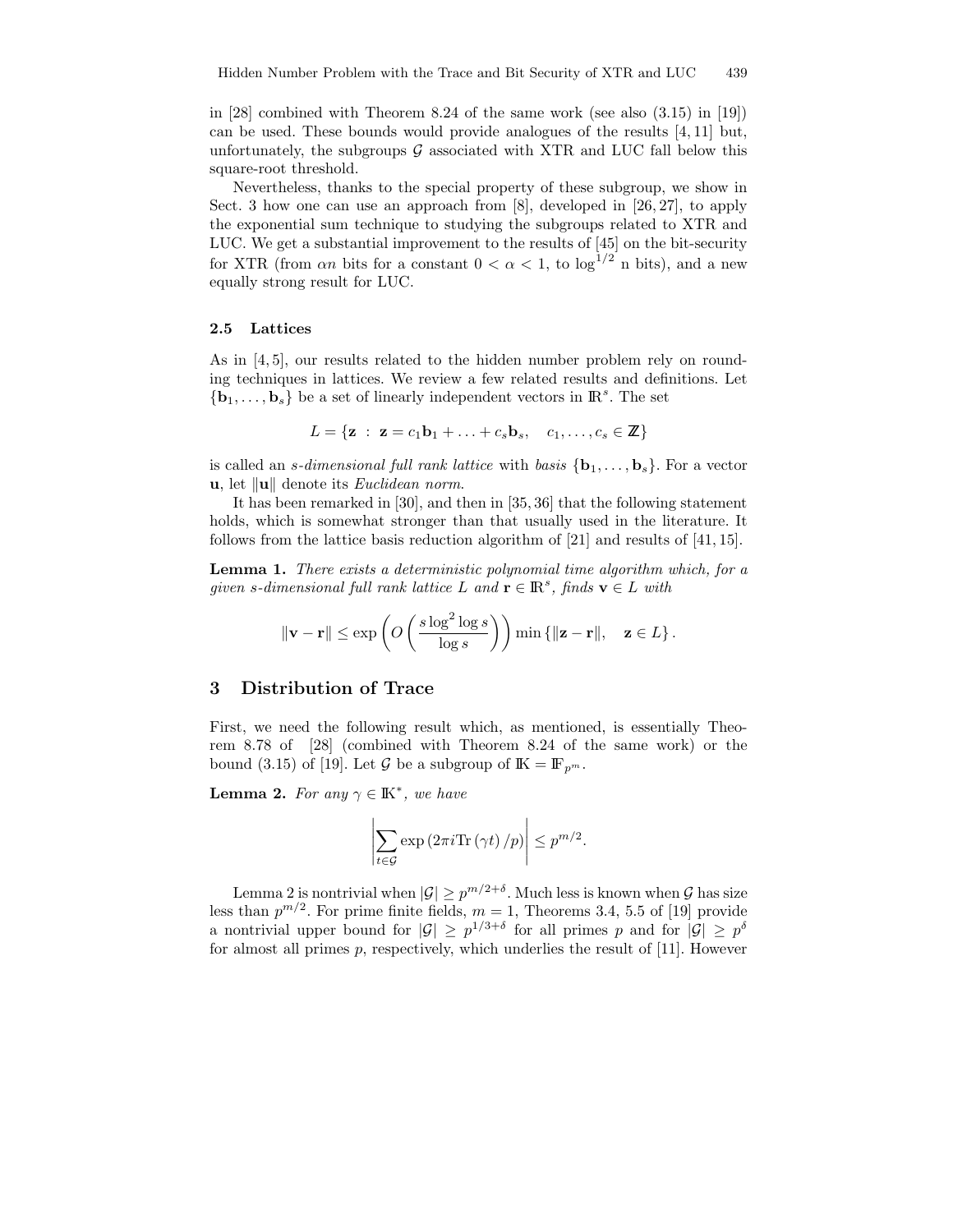these results have not been extended to composite fields (and it seems that such extensions will require some substantially new ideas).

Nevertheless, applying the results of [8, 26, 27] for some special subgroups we obtain non-trivial estimates beyond the  $p^{m/2}$ -threshold.

For a divisor  $s|m$  let  $\mathcal{N}_s$  be the set of  $z \in \mathbb{K}$  with  $Nm_s(z) = 1$ , where

$$
Nm_s(z) = z^{1 + p^{m/s} + \dots + p^{m-m/s}}
$$

is the norm of  $z \in \mathbb{K} = \mathbb{F}_{p^m}$  in  $\mathbb{F}_{p^{m/s}} \subseteq \mathbb{K}$ . Thus  $|\mathcal{N}_s| = (p^m - 1)/(p^{m/s} - 1)$ .

Our results depend on the following estimate conjectured by Deligne in [8] (and proved in the case of the trivial character  $\chi = \chi_0$ ). In the full generality it has been proved by Katz [17] (to be precise Theorem 4.1.1 of [17] and some standard transformations). For the cases relevant to XTR and LUC, we may also refer to the simpler and more explicit statements of [26, 27].

**Lemma 3.** For any divisor  $s|m$ , any  $\gamma \in \mathbb{K}^*$ , and any multiplicative character  $\chi$  of K, we have

$$
\left| \sum_{t \in \mathcal{N}_s} \chi(t) \exp\left(2\pi i \text{Tr}\left(\gamma t\right)/p\right) \right| \leq sp^{(m-m/s)/2}.
$$

To proceed, recall the following property of the group of characters of an abelian group.

**Lemma 4.** Let H be an abelian group and let  $\widehat{\mathcal{H}} = \text{Hom}(\mathcal{H}, \mathbb{C}^*)$  be its dual group. Then for any character  $\chi$  of  $H$ ,

$$
\frac{1}{|\mathcal{H}|} \sum_{h \in \mathcal{H}} \chi(h) = \begin{cases} 1, & \text{if } \chi = \chi_0, \\ 0, & \text{if } \chi \neq \chi_0, \end{cases}
$$

where  $\chi_0 \in \widehat{\mathcal{H}}$  is the trivial character.

**Lemma 5.** For any divisor  $s|m$ , any subgroup  $\mathcal{G}$  of  $\mathcal{N}_s$  and any  $\gamma \in \mathbb{K}^*$ ,

$$
\left| \sum_{t \in \mathcal{G}} \exp\left(2\pi i \text{Tr}\left(\gamma t\right)/p\right) \right| \leq sp^{(m-m/s)/2}.
$$

*Proof.* Let  $\Omega_{\mathcal{G}}$  be the set of all multiplicative characters of  $\mathcal{N}_s$ , trivial on  $\mathcal{G}$ . Using Lemma 4, we write

$$
\sum_{t \in \mathcal{G}} \exp\left(2\pi i \text{Tr}\left(\gamma t\right)/p\right) = \frac{1}{|\Omega_{\mathcal{G}}|} \sum_{t \in \mathcal{N}_s} \exp\left(2\pi i \text{Tr}\left(\gamma t\right)/p\right) \sum_{\chi \in \Omega_{\mathcal{G}}} \chi(t)
$$

$$
= \frac{1}{|\Omega_{\mathcal{G}}|} \sum_{\chi \in \Omega_{\mathcal{G}}} \sum_{t \in \mathcal{N}_s} \chi(t) \exp\left(2\pi i \text{Tr}\left(\gamma t\right)/p\right).
$$

Applying the inequality of Lemma 3, we obtain the desired estimate.  $\Box$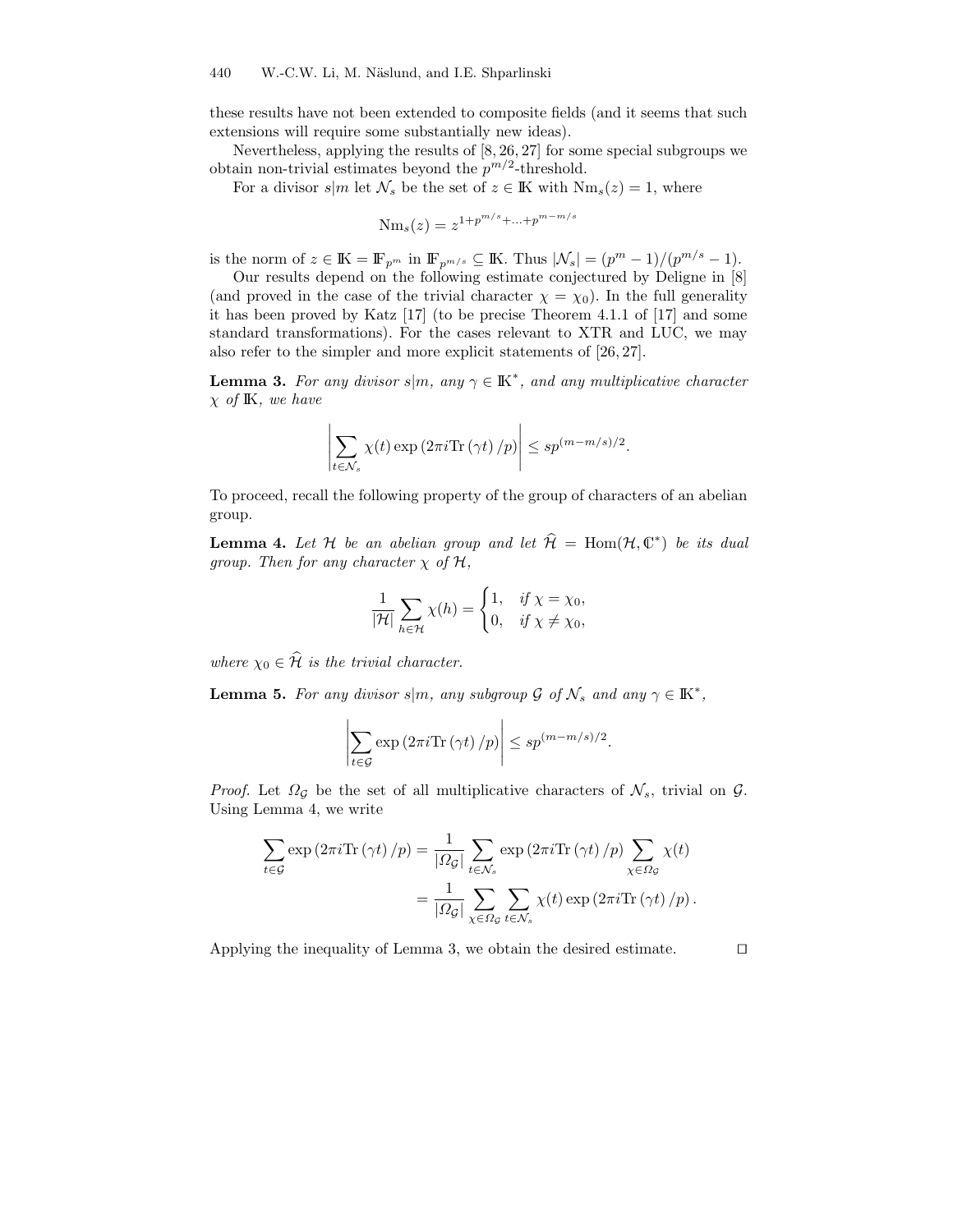For  $\gamma \in \mathbb{K}$  and integers r and h, denote by  $N_{\gamma}(\mathcal{G}, r, h)$  the number of solutions of the congruence

$$
\text{Tr}(\gamma t) \equiv r + y \pmod{p}, \qquad t \in \mathcal{G}, \ y = 0, \dots, h - 1.
$$

Using standard relations between the uniformity of distribution and bounds of exponential sums, for example, see Corollary 3.11 of [37], from Lemma 2 and Lemma 5 one immediately derives the following asymptotic formulas for  $N_{\gamma}(\mathcal{G}, r, h).$ 

**Lemma 6.** For any  $\gamma \in K^*$  and any subgroup  $\mathcal{G} \subseteq K^*$ , we have

$$
N_{\gamma}(\mathcal{G}, r, h) = \frac{h}{p} |\mathcal{G}| + O(p^{m/2} \log p).
$$

**Lemma 7.** For any divisor  $s|m$ , any subgroup  $\mathcal{G} \subseteq \mathcal{N}_s$ , and any  $\gamma \in \mathbb{K}^*$ ,

$$
N_{\gamma}(\mathcal{G}, r, h) = \frac{h}{p} |\mathcal{G}| + O(p^{(m-m/s)/2} \log p).
$$

These bounds can be turned into statements on the form of the shortest vector in certain lattices. Let  $\omega_1, \ldots, \omega_m$  be a fixed basis of K over F. For an integer  $k \geq 0$  and  $d(\geq 1)$  elements  $t_1, \ldots, t_d \in \mathbb{K}$ , let  $\mathcal{L}_k(t_1, \ldots, t_d)$  be the  $d+m$ -dimensional lattice generated by the rows of the  $(d+m) \times (d+m)$ -matrix:

$$
\begin{pmatrix}\np & \dots 0 & 0 & \dots 0 \\
0 & \dots 0 & 0 & \dots 0 \\
\vdots & \ddots & \vdots & \vdots \\
0 & \dots p & 0 & \dots 0 \\
Tr(\omega_1 t_1) & \dots Tr(\omega_1 t_d) & 1/2^{k+1} & \dots 0 \\
\vdots & \vdots & \vdots & \ddots & \vdots \\
Tr(\omega_m t_1) & \dots Tr(\omega_m t_d) & 0 & \dots 1/2^{k+1}\n\end{pmatrix}
$$
\n(2)

**Lemma 8.** Let  $p$  be a sufficiently large prime number and let  $\mathcal G$  be a subgroup of  $\mathbb{K}^*$  with  $|\mathcal{G}| \geq p^{m/2+\delta}$  for some fixed  $\delta > 0$ . Then for

$$
\eta = \left\lceil \log^{1/2} p \right\rceil \quad and \quad d = \left\lceil \frac{m+1}{\eta-3} \log p \right\rceil,
$$

the following holds. Let  $\alpha = a_1 \omega_1 + \ldots + a_m \omega_m$ ,  $a_1, \ldots, a_m \in \mathbb{F}$ , be a fixed element of IK. Assume that  $t_1, \ldots, t_d \in \mathcal{G}$  are chosen uniformly and independently at random. Then with probability exceeding  $1-p^{-1}$  for any  $\mathbf{s} = (s_1, \ldots, s_d, 0, \ldots, 0)$ with

$$
\left(\sum_{i=1}^{d} \left(\text{Tr}(\alpha t_i) - s_i\right)^2\right)^{1/2} \le 2^{-\eta} p,
$$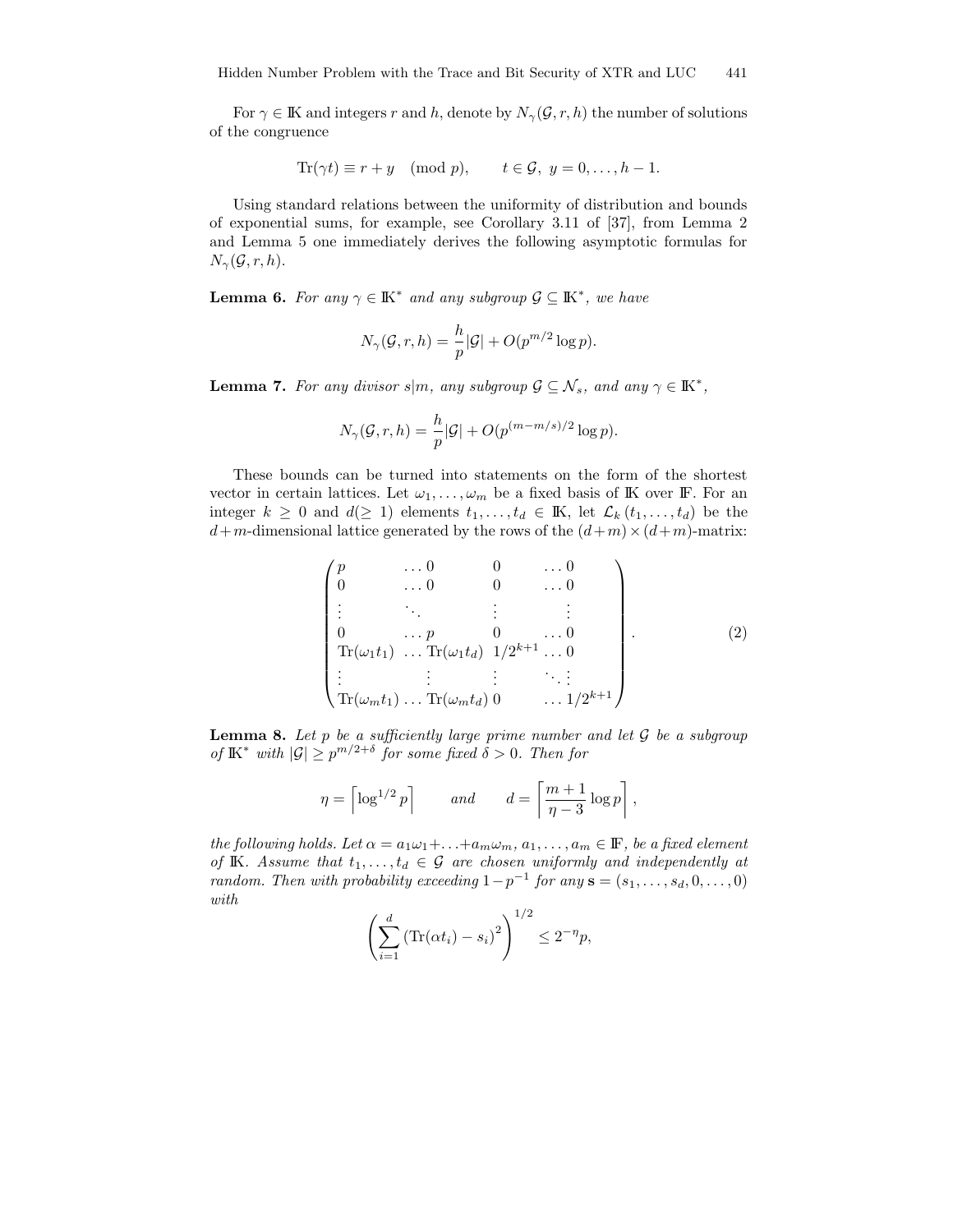all vectors  $\mathbf{v} = (v_1, \ldots, v_d, v_{d+1}, \ldots, v_{d+m}) \in \mathcal{L}_k(t_1, \ldots, t_d)$  satisfying

$$
\left(\sum_{i=1}^{d} (v_i - s_i)^2\right)^{1/2} \le 2^{-\eta} p,
$$

are of the form

$$
\mathbf{v} = \left( \left[ \sum_{j=1}^m b_j \text{Tr} \left( \omega_j t_1 \right) \right]_p, \dots, \left[ \sum_{j=1}^m b_j \text{Tr} \left( \omega_j t_d \right) \right]_p, \frac{b_1}{2^{k+1}}, \dots, \frac{b_m}{2^{k+1}} \right)
$$

with some integers  $b_j \equiv a_j \pmod{p}$ ,  $j = 1, \ldots, m$ .

*Proof.* As in [4] we define the modular distance between two integers  $r$  and  $l$  as

$$
\operatorname{dist}_{p}(r, l) = \min_{b \in \mathbb{Z}} |r - l - bp| = \min \left\{ \left\lfloor r - l \right\rfloor_{p}, p - \left\lfloor r - l \right\rfloor_{p} \right\}
$$

.

,

We see from Lemma 6 that for any  $\beta \in \mathbb{K}$  with  $\beta \neq \alpha$  the probability  $P(\beta)$  that

$$
\operatorname{dist}_p \left( \operatorname{Tr}(\alpha t), \operatorname{Tr}(\beta t) \right) \le 2^{-\eta + 1} p
$$

for  $t \in \mathcal{G}$  selected uniformly at random is

$$
P(\beta) \le 2^{-\eta+2} + O(p^{m/2}|\mathcal{G}|^{-1}\log p) \le 2^{-\eta+2} + O(p^{-\delta}\log p) \le 2^{-\eta+3},
$$

for large enough p. Therefore, with  $d = [(m + 1)/(\eta - 3)]$ , for any  $\beta \in \mathbb{K}$ ,

$$
Pr\left[\forall i \in [1, d] \mid \text{dist}_p\left(\text{Tr}(\alpha t_i), \text{Tr}(\beta t_i)\right) \le 2^{-\eta + 1}p\right] = P(\beta)^d \le p^{-m-1}
$$

where the probability is taken over  $t_1, \ldots, t_d \in \mathcal{G}$  chosen uniformly and independently at random. From here, we derive

$$
\Pr\left[\forall \beta \in \mathbb{K}\backslash\{\alpha\},\ \forall i\in[1,d]\ |\ \text{dist}_p\left(\text{Tr}(\alpha t_i),\text{Tr}(\beta t_i)\right)\leq 2^{-\eta+1}p\right] \leq p^{-1}.
$$

The rest of the proof is identical to the proof of Theorem 5 of [4]. Indeed, we fix some  $t_1, \ldots, t_d \in \mathcal{G}$  with

$$
\min_{\beta \in \mathbb{K} \setminus \{\alpha\}} \max_{i \in [1,d]} \text{dist}_p \left( \text{Tr}(\alpha t_i), \text{Tr}(\beta t_i) \right) > 2^{-\eta + 1} p. \tag{3}
$$

Let  $\mathbf{v} \in \mathcal{L}_k$   $(t_1, \ldots, t_d)$  be a lattice point satisfying

$$
\left(\sum_{i=1}^{d} (v_i - s_i)^2\right)^{1/2} \le 2^{-\eta} p.
$$

Since  $\mathbf{v} \in \mathcal{L}_k$   $(t_1, \ldots, t_d)$ , there are integers  $b_1, \ldots, b_m, z_1, \ldots, z_d$  such that

$$
\mathbf{v} = \left(\sum_{j=1}^m b_j \text{Tr}(\omega_j t_1) - z_1 p, \dots, \sum_{j=1}^m b_j \text{Tr}(\omega_j t_d) - z_d p, \frac{b_1}{2^{k+1}}, \dots, \frac{b_m}{2^{k+1}}\right).
$$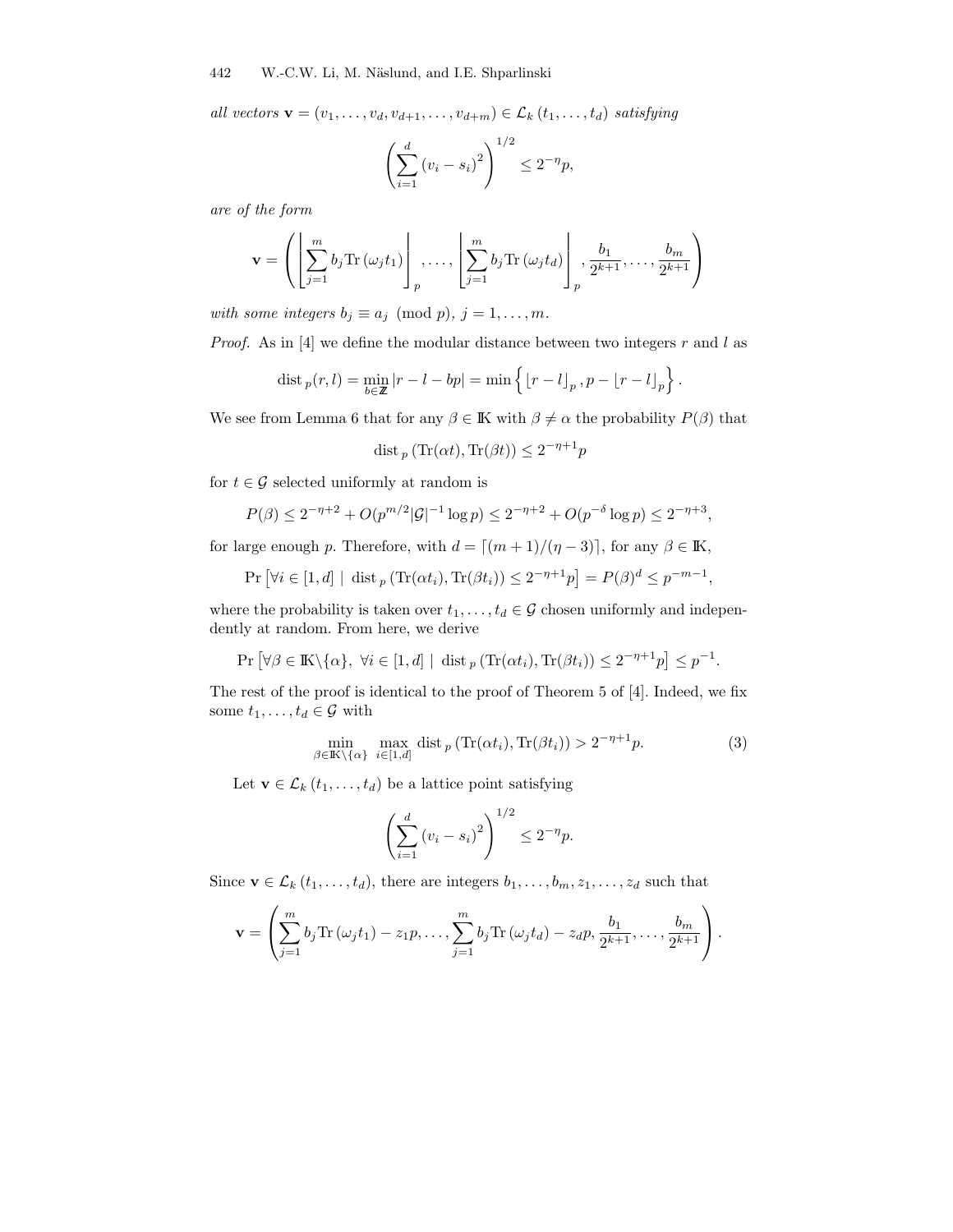If  $b_j \equiv a_j \pmod{p}$ ,  $j = 1, ..., m$ , then for all  $i = 1, ..., d$  we have

$$
\sum_{j=1}^{m} b_j \text{Tr}(\omega_j t_i) - z_i p = \left[ \sum_{j=1}^{m} b_j \text{Tr}(\omega_j t_i) \right]_p = \text{Tr}(\alpha t_i),
$$

since otherwise there would be  $i \in \{1, ..., d\}$  such that  $|v_i - s_i| > 2^{-\eta} p$ .

Now suppose that  $b_j \not\equiv a_j \pmod{p}$  for some  $j = 1, ..., m$ . Put  $\beta = b_1 \omega_1 + b_2 \omega_2$  $\dots + b_m \omega_m$ . In this case we have

$$
\left(\sum_{i=1}^{d} (v_i - s_i)^2\right)^{1/2} \ge \max_{i \in [1,d]} \text{dist}_p\left(\sum_{j=1}^{m} b_j \text{Tr}\left(\omega_j t_i\right), s_i\right)
$$
\n
$$
\ge \max_{i \in [1,d]} \left(\text{dist}_p\left(\text{Tr}(\alpha t_i), \sum_{j=1}^{m} b_j \text{Tr}\left(\omega_j t_i\right)\right) - \text{dist}_p\left(s_i, \text{Tr}(\alpha t_i)\right)\right)
$$
\n
$$
\ge \max_{i \in [1,d]} \left(\text{dist}_p\left(\text{Tr}(\alpha t_i), \text{Tr}\left(\beta t_i\right)\right) - \text{dist}_p\left(s_i, \text{Tr}(\alpha t_i)\right)\right)
$$
\n
$$
> 2^{-n+1}p - 2^{-n}p = 2^{-n}p
$$

that contradicts our assumption. As we have seen, the condition (3) holds with probability exceeding  $1 - p^{-1}$  and the result follows.

Accordingly, using Lemma 7 instead of Lemma 6 we obtain:

**Lemma 9.** Let  $p$  be a sufficiently large prime number and let  $s$  be a divisor of m. Let G be a subgroup of  $\mathcal{N}_s$  with  $|\mathcal{G}| \geq |\mathcal{N}_s|^{1/2} p^\delta$  for some fixed  $\delta > 0$ . Then for

$$
\eta = \left\lceil \log^{1/2} p \right\rceil \quad and \quad d = \left\lceil \frac{m+1}{\eta-3} \log p \right\rceil,
$$

the following holds. Let  $\alpha = a_1 \omega_1 + \ldots + a_m \omega_m$ ,  $a_1, \ldots, a_m \in \mathbb{F}$ , be a fixed element of IK. Assume that  $t_1, \ldots, t_d \in \mathcal{G}$  are chosen uniformly and independently at random. Then with probability exceeding  $1-p^{-1}$  for any  $\mathbf{s} = (s_1, \ldots, s_d, 0, \ldots, 0)$ with

$$
\left(\sum_{i=1}^{d} \left(\text{Tr}(\alpha t_i) - s_i\right)^2\right)^{1/2} \le 2^{-\eta} p,
$$

all vectors  $\mathbf{v} = (v_1, \ldots, v_d, v_{d+1}, \ldots, v_{d+m}) \in \mathcal{L}_k(t_1, \ldots, t_d)$  satisfying

$$
\left(\sum_{i=1}^{d} (v_i - s_i)^2\right)^{1/2} \le 2^{-\eta} p,
$$

are of the form

$$
\mathbf{v} = \left( \left[ \sum_{j=1}^m b_j \text{Tr} \left( \omega_j t_1 \right) \right]_p, \dots, \left[ \sum_{j=1}^m b_j \text{Tr} \left( \omega_j t_d \right) \right]_p, \frac{b_1}{2^{k+1}}, \dots, \frac{b_m}{2^{k+1}} \right)
$$

with some integers  $b_j \equiv a_j \pmod{p}$ ,  $j = 1, ..., m$ .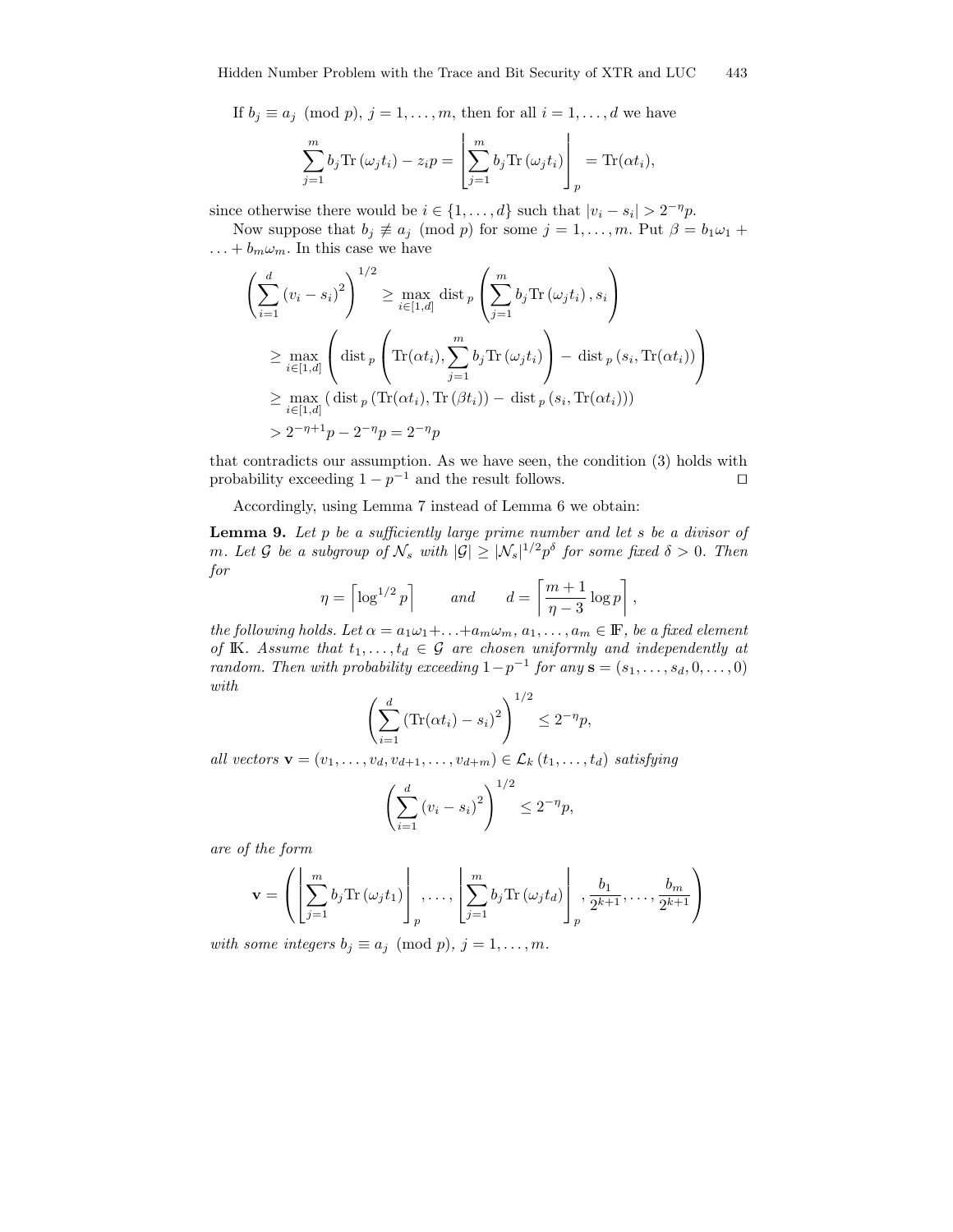# 4 Hidden Number Problem for the Trace

Using Lemma 8 in the same way as Theorem 5 of [4] was used in the proof of Theorem 1 of that paper, we obtain

**Theorem 1.** Let p be a sufficiently large prime number and let  $G$  be a subgroup of  $\mathbb{K}^*$  with  $|\mathcal{G}| \geq p^{m/2+\delta}$  for some fixed  $\delta > 0$ . Then for  $k = \lceil 2 \log^{1/2} p \rceil$ ,  $d =$  $[4(m+1)\log^{1/2} p]$ , the following holds. There exists a deterministic polynomial time algorithm A such that for any  $\alpha \in \mathbb{K}$  given 2d values  $t_i \in \mathcal{G}$  and  $s_i =$  $\text{MSB}_{k,p}(\text{Tr}(\alpha t_i)), i = 1, \ldots, d,$  its output satisfies

$$
\Pr_{t_1,\ldots,t_d\in\mathcal{G}}\left[\mathcal{A}\left(t_1,\ldots,t_d;s_1,\ldots,s_d\right)=\alpha\right]\geq 1-p^{-1}
$$

if  $t_1, \ldots, t_d$  are chosen uniformly and independently at random from  $\mathcal{G}$ .

Proof. We follow the arguments in the proof of Theorem 1 in [4], here briefly outlined for completeness. We refer to the first  $d$  vectors in the matrix  $(2)$  as  $p$ -vectors and the remaining  $m$  vectors as trace-vectors. Write

$$
\alpha = \sum_{j=1}^m a_j \omega_j \in \mathbb{K}, \qquad a_1, \dots, a_m \in \mathbb{F}.
$$

We consider the vector  $\mathbf{s} = (s_1, \ldots, s_d, s_{d+1}, \ldots, s_{d+m})$  where  $s_{d+j} = 0$ , for  $j = 1, \ldots, m$ . Multiplying the j<sup>th</sup> trace-vector of the matrix (2) by  $a_j$  and subtracting a certain multiple of the jth p-vector for  $j = 1, \ldots, m$ , we obtain a lattice point

$$
\mathbf{u}_{\alpha} = (u_1, \dots, u_d, a_1/2^{k+1}, \dots, a_m/2^{k+1}) \in \mathcal{L}_k(t_1, \dots, t_d)
$$

such that  $|u_i - s_i| \leq p2^{-k-1}, i = 1,...,d+m$ , where  $u_{d+j} = a_j/2^{k+1}$  for  $j = 1, \ldots, m$ . Therefore,

$$
\|\mathbf{u}_{\alpha} - \mathbf{s}\| \le (d+m)^{1/2} 2^{-k-1} p.
$$

Let  $\eta = \lceil \log^{1/2} p \rceil$ . By Lemma 1 (with a slightly rougher constant  $2^{(d+m)/4}$ ) in polynomial time we find  $\mathbf{v} = (v_1, \ldots, v_d, v_{d+1}, \ldots, v_{d+m}) \in \mathcal{L}_k(t_1, \ldots, t_d)$  such that

$$
\|\mathbf{v} - \mathbf{s}\| \le 2^{o(d+m)} \min{\{\|\mathbf{z} - \mathbf{s}\|, \quad \mathbf{z} \in \mathcal{L}_k(t_1, ..., t_d)\}} \le 2^{-k+o(d)} p \le 2^{-\eta-1} p,
$$

provided that  $p$  is large enough. We also have

$$
\left(\sum_{i=1}^{d} (u_i - s_i)^2\right)^{1/2} \le d^{1/2} 2^{-k-1} p \le 2^{-\eta - 1} p.
$$

Therefore,

$$
\left(\sum_{i=1}^{d} (u_i - v_i)^2\right)^{1/2} \le 2^{-\eta} p.
$$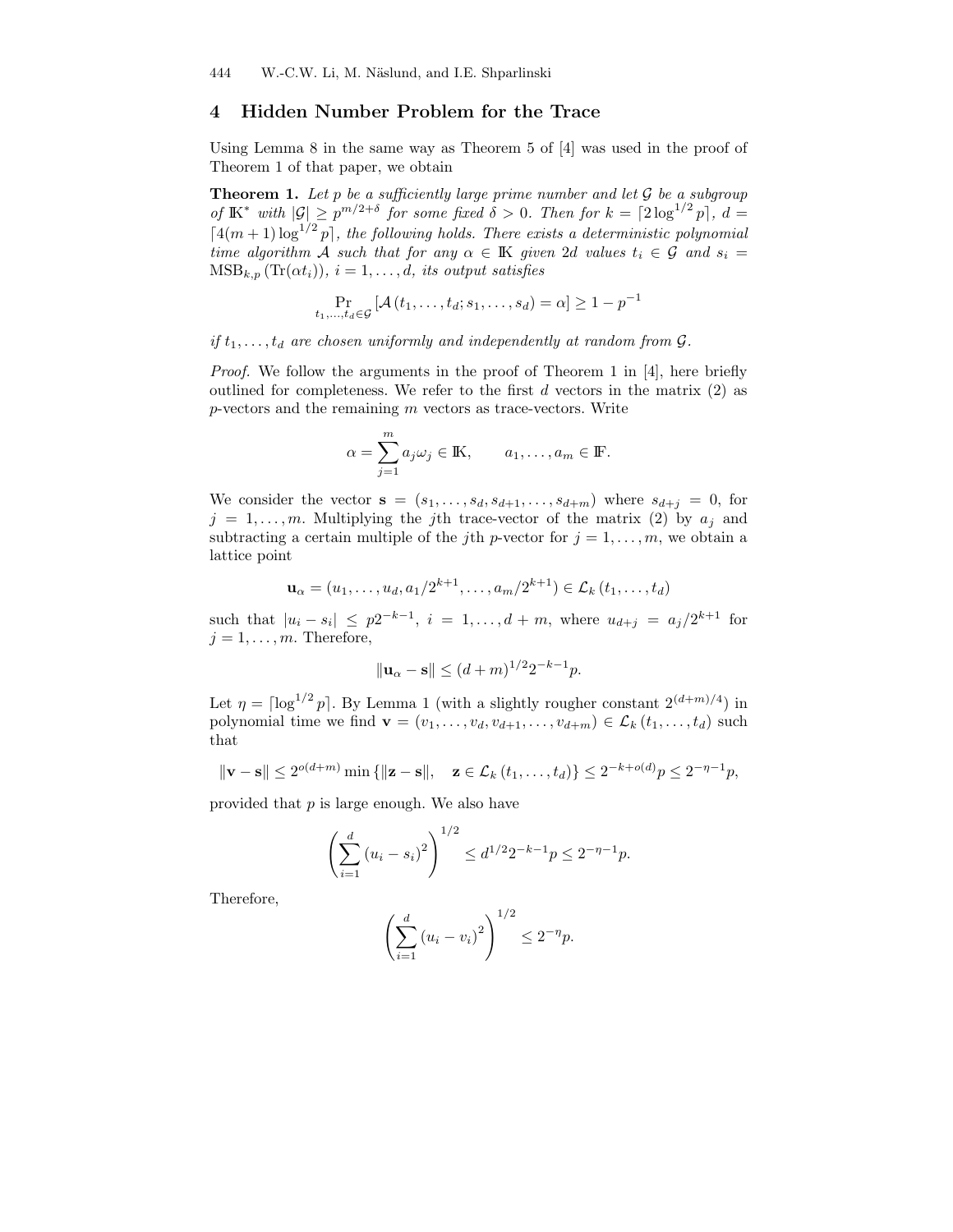Applying Lemma 8, we see that  $\mathbf{v} = \mathbf{u}_{\alpha}$  with probability at least  $1 - p^{-1}$ , and therefore the components  $a_1, \ldots, a_m$  of  $\alpha$  can be recovered from the last m components of  $\mathbf{v} = \mathbf{u}_{\alpha}$ .

Accordingly, Lemma 9 implies:

**Theorem 2.** Let p be a sufficiently large prime number and let s be a divisor of m, s|m. Let G be a subgroup of of  $\mathcal{N}_s$  with  $|\mathcal{G}| \geq |\mathcal{N}_s|^{1/2} p^\delta$  for some fixed  $\delta > 0$ . Then for  $k = \lfloor 2 \log^{1/2} p \rfloor$ ,  $d = \lfloor 4(m+1) \log^{1/2} p \rfloor$  the following holds. There exists a deterministic polynomial time algorithm A such that for any  $\alpha \in \mathbb{K}$  given 2d values  $t_i \in \mathcal{G}$  and  $s_i = \text{MSB}_{k,p}(\text{Tr}(\alpha t_i)), i = 1, \ldots, d$ , its output satisfies

$$
\Pr_{t_1,\ldots,t_d\in\mathcal{G}}\left[\mathcal{A}\left(t_1,\ldots,t_d;s_1,\ldots,s_d\right)=\alpha\right]\geq 1-p^{-1}
$$

if  $t_1, \ldots, t_d$  are chosen uniformly and independently at random from  $\mathcal{G}$ .

## 5 Bit Security of XTR

From Theorem 24 of [48] (see also [6, 23, 25]), any efficient algorithm to compute  $\text{Tr}_{\mathbb{K}/\mathbb{L}}(g^{xy})$  from  $g^x$  and  $g^y$  can be used to construct an efficient algorithm to compute  $g^{xy}$  from the same information. In [43] the same result was obtained with an algorithm which computes  $\text{Tr}_{\mathbb{K}/\mathbb{L}}(g^{xy})$  only for a positive proportion of pairs  $g^x, g^y$ . Furthermore, the same results hold even for algorithms which compute only Tr( $g^{xy}$ ). Any  $v \in \mathbb{L}$  can be represented by a pair  $(Tr_{\mathbb{L}/\mathbb{F}}(v), Tr_{\mathbb{L}/\mathbb{F}}(\vartheta v))$  where  $\vartheta$  is a root of an irreducible quadratic polynomial over IF, so Tr $(g^{xy})$  is a part of the representation of Tr<sub>K/IL</sub>  $(g^{xy})$ . In fact the same result holds for Tr  $(\omega g^{xy})$  with any fixed  $\omega \in \mathbb{K}^*$ .

Thus the above results suggest that breaking XTR is not easier than breaking the classical Diffie–Hellman scheme. Here we obtain one more result of this kind. We would like to show that an oracle computing a certain proportion of bits of  $\text{Tr}(g^{xy})$  from  $\text{Tr}_{\mathbb{K}/\mathbb{L}}(g^x)$  and  $\text{Tr}_{\mathbb{K}/\mathbb{L}}(g^y)$  can be used to break classical Diffie– Hellman. However, we instead prove that an oracle that computes a certain proportion of bits of Tr $(g^{xy})$  from  $g^x, g^y$  can be used to compute  $g^{xy}$  from  $g^x, g^y$ . This is stronger; the former oracle could be used to simulate the latter so if the latter oracle cannot exist, neither can the former.

Thus, to really benefit from our results, one would need to use the trace over  $\mathbb{F}_p$  rather than  $\mathbb{F}_{p^2}$  in XTR based systems. As  $\text{Tr}(z) = \text{Tr}_{\mathbb{K}/\mathbb{L}}(z) + \text{Tr}_{\mathbb{K}/\mathbb{L}}(z)^p$ and as pth powers are "free" in XTR (due to the specific representation of  $\mathbb{F}_{p^2}$ ) this could easily be done.

For a positive integer k we denote by  $\mathcal{X} \mathcal{T} \mathcal{R}_k$  the oracle such that for any given values of  $g^x$  and  $g^y$ , it outputs  $\text{MSB}_{k,p}(\text{Tr}(g^{xy}))$ .

**Theorem 3.** Let p be a sufficiently large n-bit prime number. Suppose the XTR generator g has prime order l satisfying  $l|p^2-p+1$  and  $l\geq p^{3/2+\delta}$  for some fixed  $\delta > 0$ . Then there exists a polynomial time algorithm which, given  $U = g^u$ and  $V = g^v$ , for some  $u, v \in \{0, \ldots, l-1\}$ , makes  $O(\log^{1/2} p)$  calls of the oracle  $\mathcal{X} \mathcal{T} \mathcal{R}_k$  with  $k = \lceil 2 \log^{1/2} p \rceil$  and computes  $g^{uv}$  correctly with probability at least  $1-p^{-1}$ .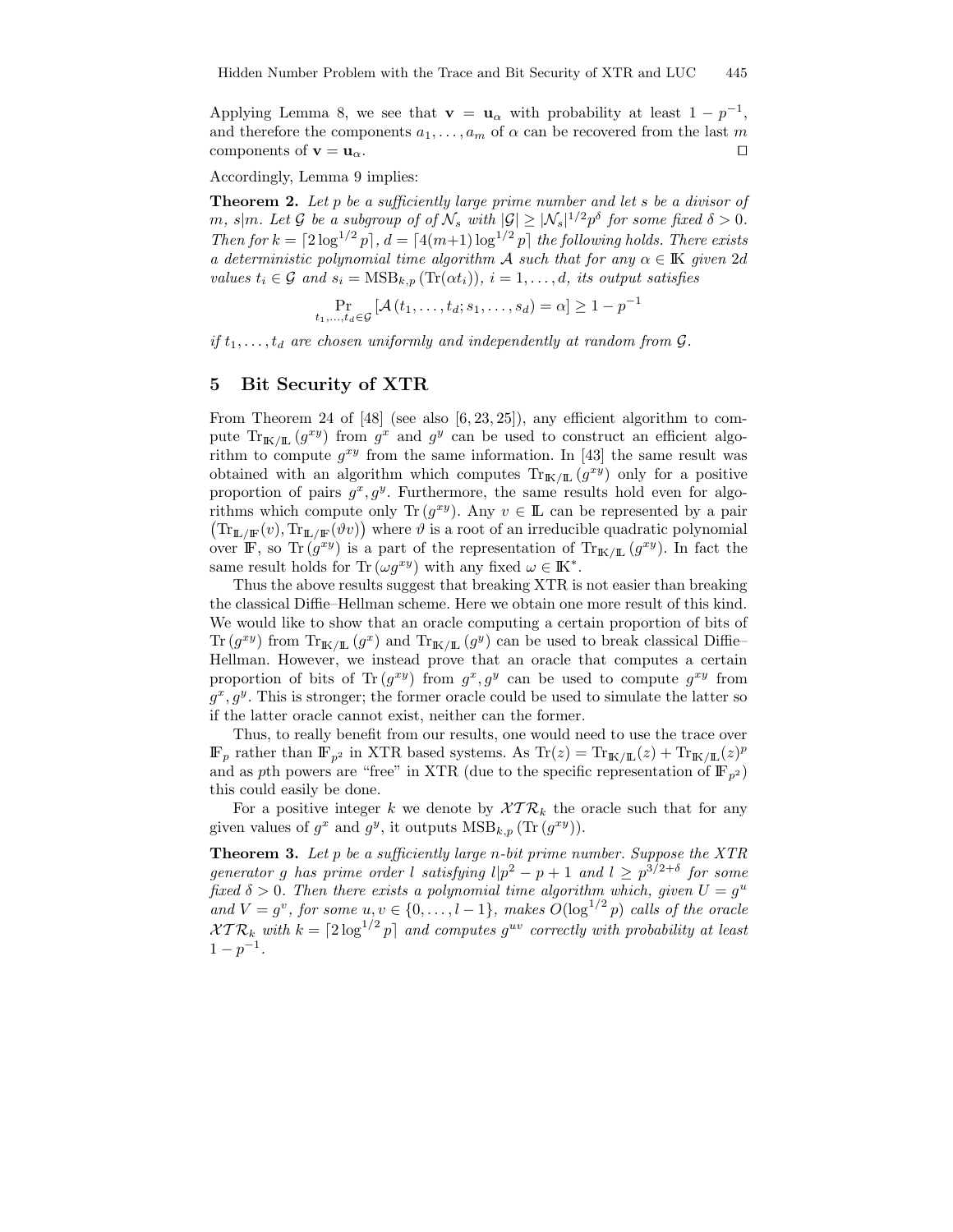*Proof.* The case  $u = 0$  is trivial. Now assume that  $1 \le u \le l - 1$ . Then  $g_u = g^u$ is an element of order  $l$  (because  $l$  is prime).

Select random  $r \in \{0, \ldots, l-1\}$ . Applying the oracle  $\mathcal{XTR}_k$  to U and  $V_r =$  $g^{v+r} = Vg^r$  we obtain  $\overline{\text{MSB}}_{k,p}(\text{Tr}\left(g^{u(v+r)}\right)) = \text{MSB}_{k,p}(\text{Tr}\left(g^{vu}t)\right)$  where  $t = g^r_u$ .

For  $d = O(\log^{1/2} p)$  independent, random  $r_1, \ldots, r_d \in [0, l-1]$ , we can now apply Theorem 2 with  $\alpha = g^{uv}$ ,  $m = 6$ , and the group  $\mathcal G$  generated by  $g_u$  (equal to the group generated by  $g$ ). Indeed, we see that

$$
Nm_2(g) = g^{1+p^3} = g^{(p+1)(p^2 - p + 1)} = 1
$$

thus  $\mathcal{G} \in \mathcal{N}_2$  and from Theorem 2 we obtain the desired result.  $\square$ 

# 6 Bit Security of LUC

For a positive integer k we denote by  $\mathcal{LUC}_k$  an oracle that for any given values of  $g^x, g^y$ , outputs  $\text{MSB}_{k,p}(\text{Tr}(g^{xy}))$ . In complete analogy with the proof of Theorem 3 we establish the following.

**Theorem 4.** Let  $p$  be a sufficiently large n-bit prime number. Suppose the  $LUC$ generator g has prime order l satisfying  $l|p+1 \text{ and } l \geq p^{1/2+\delta}$  for some fixed  $\delta > 0$ . Then there exists a polynomial time algorithm which, given  $U = g^u$  and  $V = g^v$ , for some  $u, v \in \{0, \ldots, l-1\}$ , makes  $O(\log^{1/2} p)$  calls of the oracle  $\mathcal{LUC}_k$  with  $k = \lceil 2\log^{1/2} p \rceil$  and outputs  $g^{uv}$  with probability at least  $1 - p^{-\delta/2}$ .

## 7 Hard-core Bits of LUC

The security of LUC clearly depends on the hardness of inverting the function

$$
x \mapsto f_g(x) = \text{Tr}_{\mathbb{F}_{p^2}/\mathbb{F}_p}(g^x) = \text{Tr}(g^x),
$$

where, as above, g is the LUC generator of order  $l|p+1$ . That is, it is necessary that this is a one-way function, otherwise the LUCDIF scheme would clearly be insecure. Even if this is true, the function could still have other undesirable properties in the form of "leakage", for example, it may be possible to determine individual bits of x. Note that Theorem 4 roughly says that, unless  $f_q(x)$  can be efficiently inverted, it cannot be the case that all of the  $\log^{1/2} p$  most significant bits of x can be simultaneously computed without errors from  $f_q(x)$ . Still, it does not exclude the possibility of computing in polynomial time a single bit of x, with probability, say,  $1/2 + \varepsilon(\log p)$  for a non-negligible function  $\varepsilon(n)$ . (Recall that  $\nu(n)$  is negligible if for any  $c > 0$ ,  $\nu(n) = o(n^{-c})$ .

As usual let  $\{0,1\}^*$  denote the set of all finite binary strings and let  $G^n, G^*$ be some subsets of  $\{0,1\}^n$ ,  $\{0,1\}^*$ , respectively. Suppose  $f: G^* \mapsto \{0,1\}^*$  and  $b: G^* \mapsto \{0,1\}.$  Then b is called a *hard-core function* for f if for all non-negligible  $\varepsilon(n)$  and all probabilistic polynomial time algorithms, for sufficiently large n,

$$
\Pr[\mathcal{A}(f(x)) = b(x)] \le \frac{1}{2} + \varepsilon(n),
$$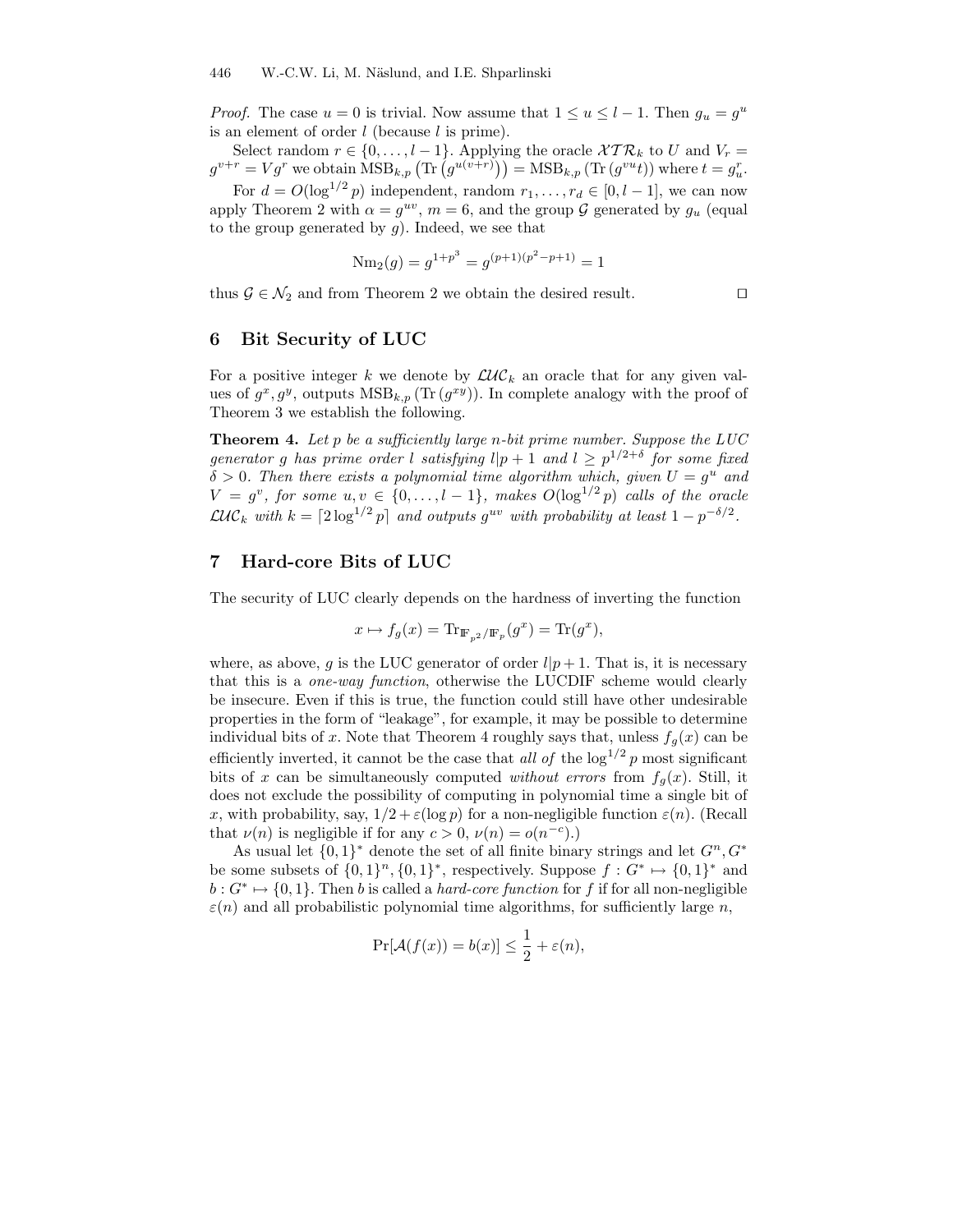probability taken over  $x \in G^n$  and the random coin tosses required by A.

We are interested in the case that  $f(x) = V_x(P) = \text{Tr}(g^x)$  and  $b(x) = \text{bit}_i(x)$ , the *i*th bit of x (where  $\text{bit}_0(x) = \text{lsb}(x)$  is the least significant bit). A problem is that  $V_x(P)$  is not uniquely invertible. Note however that  $V_x(P) = V_z(P)$ , precisely when  $z = l - x$ . To make "the *i*th bit of x" well-defined by  $V_x(P)$ , we restrict the domain to  $\{x \mid x \leq l/2\}$ . (This hurts the group structure, but not our proofs.) Hence, we also assume that the oracle's advantage is averaged over this smaller set.

In Sect. 6, we assumed the existence of an oracle that returned  $\text{Tr}(tg^x)$ , where the oracle took care of selecting  $t$  (and computing the answer). Here we need that we from  $\text{Tr}(g^x)$  can ourselves efficiently compute values of form  $\text{Tr}(g^{wx+s})$ for w, s of our own choice. Note that by the Diffie-Hellman-like properties of LUC, the case  $s = 0$  is easy. We thus start with a certain technical statement. Why traces of this form is of interest will shortly be made clear.

**Lemma 10.** Given  $\text{Tr}(g^x)$ , for any set of  $N = (\log p)^{O(1)}$  triples  $(k_j, r_j, s_j) \in$  $\mathbb{Z}_l^* \times \mathbb{Z}_l \times \mathbb{Z}_l$ , we can in polynomial time compute two sets  $\mathcal{T}_{\nu} = \{T_{\nu,1}, \ldots, T_{\nu,N}\},$ so that for at least one  $\nu = 1, 2, T_{\nu,j} = \text{Tr}(g^{k_j^{-1}r_j x + s_j})$  for  $j = 1, ..., N$ .

*Proof.* As observed in [2], the conjugates of  $g^x$  are the roots,  $H_0, H_1$ , of  $X^2$  –  $\text{Tr}(g^x)X + 1$ , and they can be found in polynomial time. The conjugates  $h_0, h_1$ of g are trivial to compute and  $H_i = h_{\pi(i)}^x$  for some permutation  $\pi \in S_2$ . Thus, for any  $w = k^{-1}r$  and s,

$$
\text{Tr}(g^{wx+s}) = h^s_{\pi(0)} H^w_0 + h^s_{\pi(1)} H^w_1.
$$

Now, we do not know  $\pi$ , but there are only two possibilities. We thus obtain two candidates  $\mathcal{T}_{\nu}$ ,  $\nu = 1, 2$ .

As noted, as with conventional discrete logarithm not all bits are secure.

**Theorem 5.** Suppose  $l = 2^s r$ ,  $s > 0$ , r odd. There is a polynomial time algorithm to determine bit<sub>i</sub> $(x)$  from  $V_x(P)$  for every  $i = 0, \ldots, s - 1$ .

*Proof.* For the least significant bit, note that  $V_{xl/2}(P) = (-1)^{lsb(x)}V_0(P)$ , a condition that can be easily checked. Using Lemma 10, the rest follows from a straight-forward generalization of the Pohlig-Hellman algorithm [39] to decide x (mod  $2^s$ ).  $\Box$ 

All other bits are, however, hard:

**Theorem 6.** Let  $c > 0$  be a constant. Except with probability  $o(1)$  over random choices of n-bit prime  $p = 2^s r - 1$ , r odd, and g the LUC generator of order  $l = p + 1$ , the following holds. If for some i,  $0 \le i \le n - c \log n$  there is an algorithm that given  $V_x(P)$  for random x, computes  $\text{bit}_i(x)$  with probability at least  $1/2 + \varepsilon(n)$ , then there is a probabilistic algorithm that in time polynomial in  $n\varepsilon(n)^{-1}$  computes x with non-negligible probability.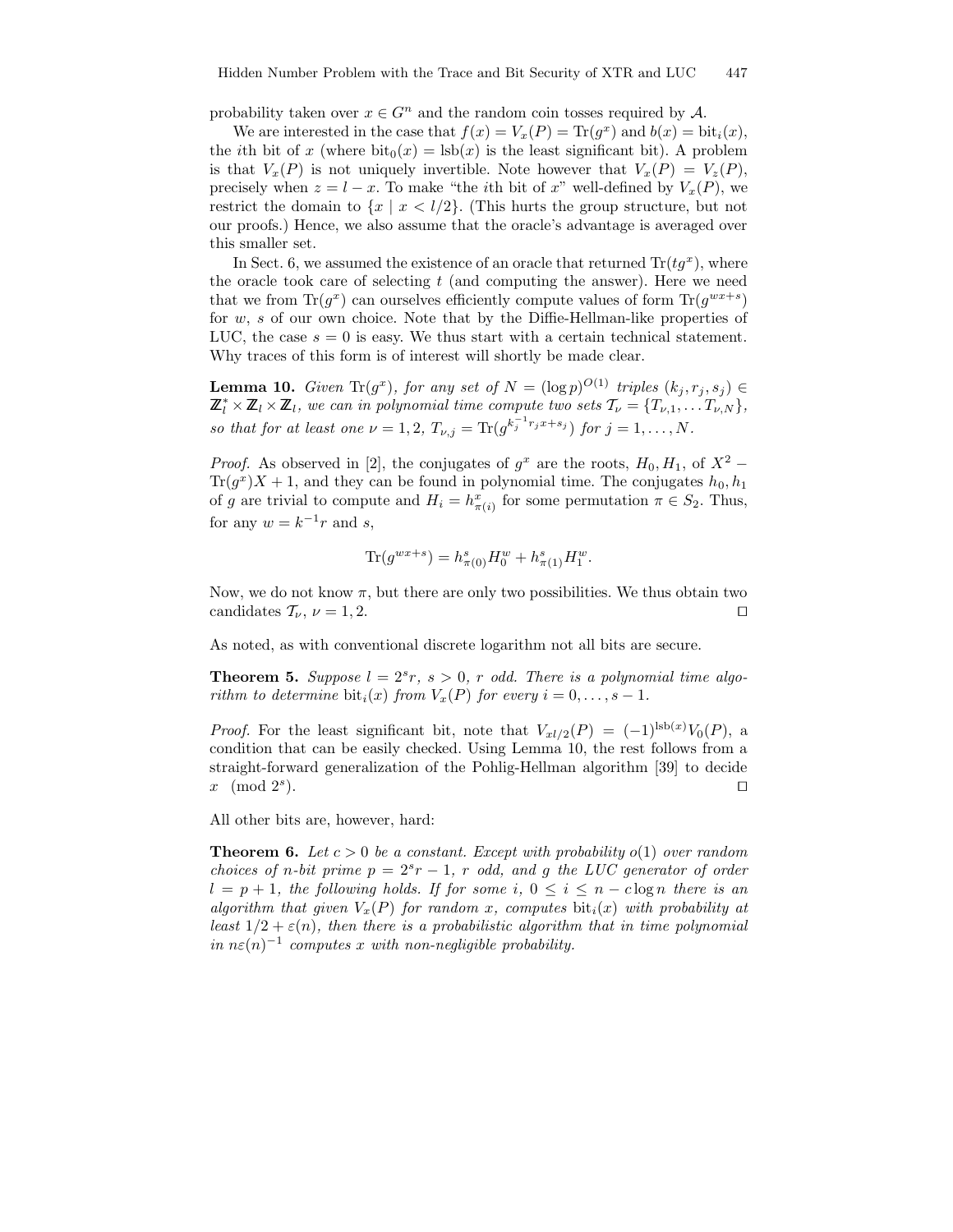*Proof.* In [38, 13], reductions are given from discrete logarithms in  $\mathbb{F}_p$  to computing bit<sub>i</sub> $(x)$  from  $g^x$ , for any *i*. The reduction only uses operations transforming  $y = g^x$  into values of form  $y^{k^{-1}a}g^b = g^{k^{-1}ax+b}$ . By Lemma 10, the same transformations can be applied to  $\text{Tr}(g^x)$ , for invertible k (as will be the case).

The only complication that arise is that we have here restricted the domain of  $V_x(P) = \text{Tr}(g^x)$  to  $x < l/2$ . However, a closer look at [13] we see that in each step of the reduction, a good approximation to the relative magnitude of each  $k^{-1}ax + b$  (modulo the order of g) is maintained. Using this information, we simply discard all samples on  $k^{-1}ax + b > l/2$ . As the samples are uniformly distributed, this increases the complexity by a factor two. Taking into account the two choices for the list of samples from Lemma 10, we loose another (noncritical) factor of two, trying both possibilities.  $\Box$ 

For prime l,  $l|p+1$ , the same result follows for all i and all large p from [42].

We note that the  $k = O(\log n)$  most significant bits of x can also be shown to be hard by [13] and a security notion for biased functions from [46]. For such k, from [3, 29] also follows hardness for the "related" function  $\text{MSB}_{k,p}$ .

#### 7.1 Hard-core Bits of XTR

Superficially, all details (for example, a generalization of Lemma 10) seem to go through for XTR. However, problems are encountered by the fact that the XTR function,  $\text{Tr}_{\mathbb{F}_{p^6}/\mathbb{F}_{p^2}}(g^x)$ , is three-to-one, rather than two-to-one, and there seems to be no obvious way to restrict the domain to a set on which: (a)  $XTR$  is 1–1, (b) the set has non-negligible density, and, (c) the set is an interval,  $[a..b] \subset \mathbb{Z}_l$ . These properties seem necessary to apply the techniques of [13].

## 8 Summary and Open Problems

Establishing security of new cryptosystems is important. We have shown that LUC and XTR share security properties with the more well-established discrete logarithm based systems. The Diffie-Hellman variant enjoys security features as of the original Diffie-Hellman key exchange. To this end, we have seen a new application for exponential sums; we believe there are more such in store. This paper is the most recent in a series studying variants of the hidden number problem, using such exponential sums. One can ask if there is a "general" theorem to be sought, rather than treating each special case. Such generalization seem difficult though: make the group a little smaller (for example, the proposed XTR-extensions to  $\mathbb{F}_{p^{2\cdot3\cdot5}}$  and everything breaks down.

For the LUC scheme, we also showed that no non-trivial information about individual bits leak. Though likely to be true, the analogue for XTR is left open.

## References

1. M. Ajtai, R. Kumar and D. Sivakumar, A sieve algorithm for the shortest lattice vector problem, Proc. 33rd ACM Symp. on Theory of Comput., Crete, Greece, July 6-8, 2001, 601–610.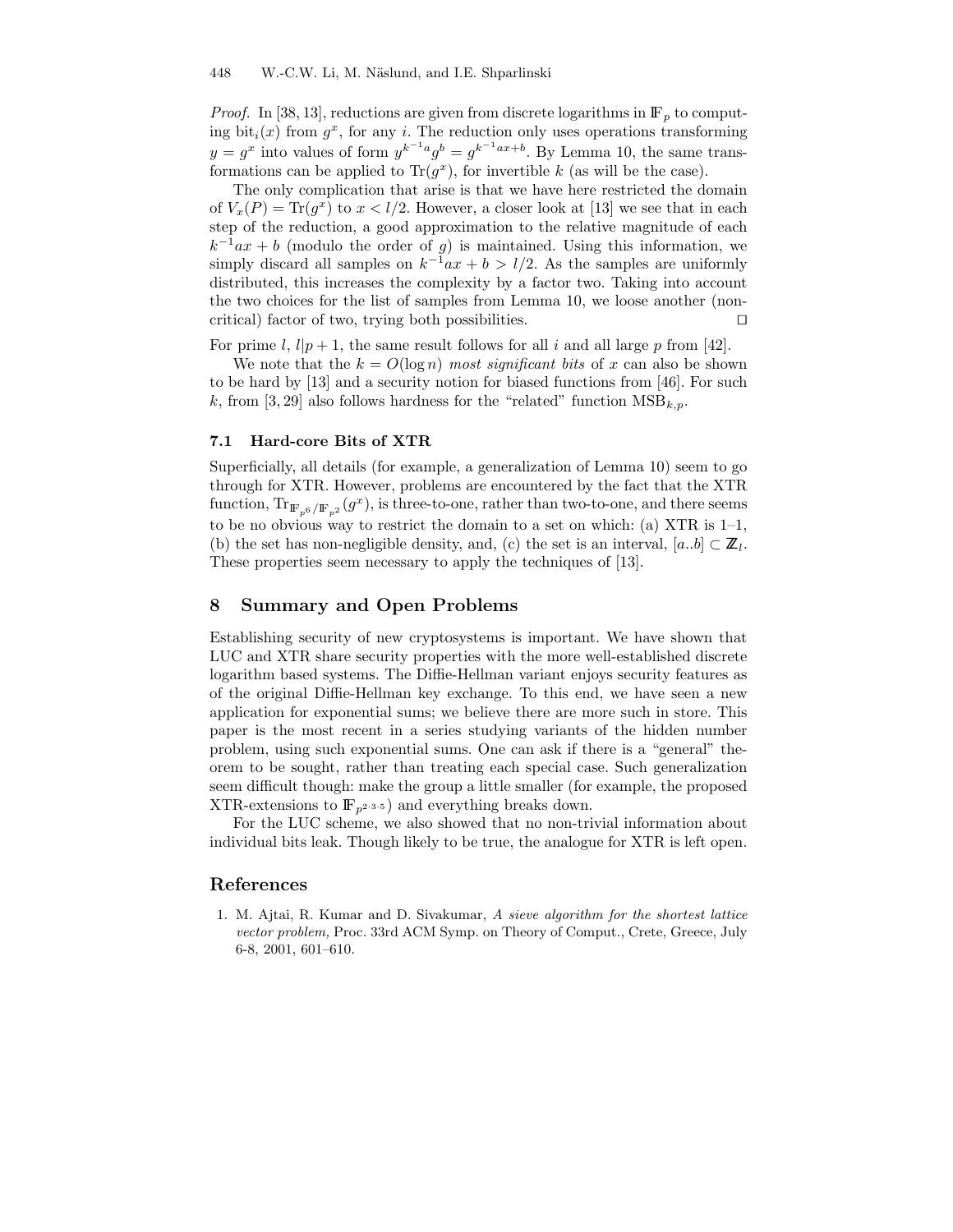- 2. D. Bleichenbacher, W. Bosma and A. K. Lenstra, Some remarks on Lucas-based  $Cryptography$ , Lect. Notes in Comp. Sci., Springer-Verlag,  $963$  (1995), 386–396.
- 3. M. Blum and S. Micali, How to Generate Cryptographically Strong Sequences of Pseudo-random Bits, SIAM J. on Computing, 13(4), 850–864, 1984.
- 4. D. Boneh and R. Venkatesan, Hardness of computing the most significant bits of secret keys in Diffie–Hellman and related schemes, Lect. Notes in Comp. Sci., Springer-Verlag, 1109 (1996), 129–142.
- 5. D. Boneh and R. Venkatesan, Rounding in lattices and its cryptographic applications, Proc. 8th Annual ACM-SIAM Symp. on Discr. Algorithms, ACM, NY, 1997, 675–681.
- 6. A. E. Brouwer, R. Pellikaan and E. R. Verheul, Doing more with fewer bits, Lect. Notes in Comp. Sci., Springer-Verlag, 1716 (1999), 321–332.
- 7. R. Canetti, J. B. Friedlander, S. Konyagin, M. Larsen, D. Lieman and I. E. Shparlinski, On the statistical properties of Diffie–Hellman distributions, Israel J. Math., 120 (2000), 23–46.
- 8. P. Deligne, *Cohomologie 'etale* (SGA  $4\frac{1}{2}$ ), Lect. Notes in Math., Springer-Verlag, 569 (1977).
- 9. E. El Mahassni, P. Q. Nguyen and I. E. Shparlinski, The insecurity of Nyberg– Rueppel and other DSA-like signature schemes with partially known nonces, Lect. Notes in Comp. Sci., Springer-Verlag, 2146 (2001), 97–109.
- 10. J. B. Friedlander, M. Larsen, D. Lieman and I. E. Shparlinski, On correlation of binary M-sequences, Designs, Codes and Cryptography, 16 (1999), 249–256.
- 11. M. I. González Vasco and I. E. Shparlinski, On the security of Diffie-Hellman bits, Proc. Workshop on Cryptography and Computational Number Theory, Singapore 1999, Birkhäuser, 2001, 257–268.
- 12. M. I. González Vasco and I. E. Shparlinski, Security of the most significant bits of the Shamir message passing scheme, Math. Comp., 71 (2002), 333–342.
- 13. J. Håstad and M. Näslund, The Security of all RSA and discrete log bits, Electronic Colloquium on Computational Complexity, Report TR99-037, 1999. (To appear in Jorunal of the ACM)
- 14. N. A. Howgrave-Graham and N. P. Smart, Lattice attacks on digital signature schemes, Designs, Codes and Cryptography, 23 (2001), 283–290.
- 15. R. Kannan, Algorithmic geometry of numbers, Annual Review of Comp. Sci., 2 (1987), 231–267.
- 16. R. Kannan, Minkowski's convex body theorem and integer programming, Math. of Oper. Research, 12 (1987), 231–267.
- 17. N. M. Katz, Gauss sums, Kloosterman sums, and monodromy groups, Ann. of Math. Studies, 116, Princeton Univ. Press, 1988.
- 18. N. Koblitz, Elliptic curve cryptosystems, Math. Comp., 48, 203–209, 1987.
- 19. S. V. Konyagin and I. E. Shparlinski, Character sums with exponential functions and their applications, Cambridge Univ. Press, Cambridge, 1999.
- 20. A. K. Lenstra Unbelievable security. Matching AES security using public key systems, Lect. Notes in Comp. Sci., Springer-Verlag, 2248 (2001), 67–86.
- 21. A. K. Lenstra, H. W. Lenstra and L. Lovász, Factoring polynomials with rational coefficients, Mathematische Annalen, 261 (1982), 515–534.
- 22. A. K. Lenstra and M. Stam, Speeding up XTR, Lect. Notes in Comp. Sci., Springer-Verlag, 2248 (2001), pp. 125–143.
- 23. A. K. Lenstra and E. R. Verheul, The XTR public key system, Lect. Notes in Comp. Sci., Springer-Verlag, 1880 (2000), 1–19.
- 24. A. K. Lenstra and E. R. Verheul, Key improvements to XTR, Lect. Notes in Comp. Sci., Springer-Verlag, 1976 (2000), 220–233.